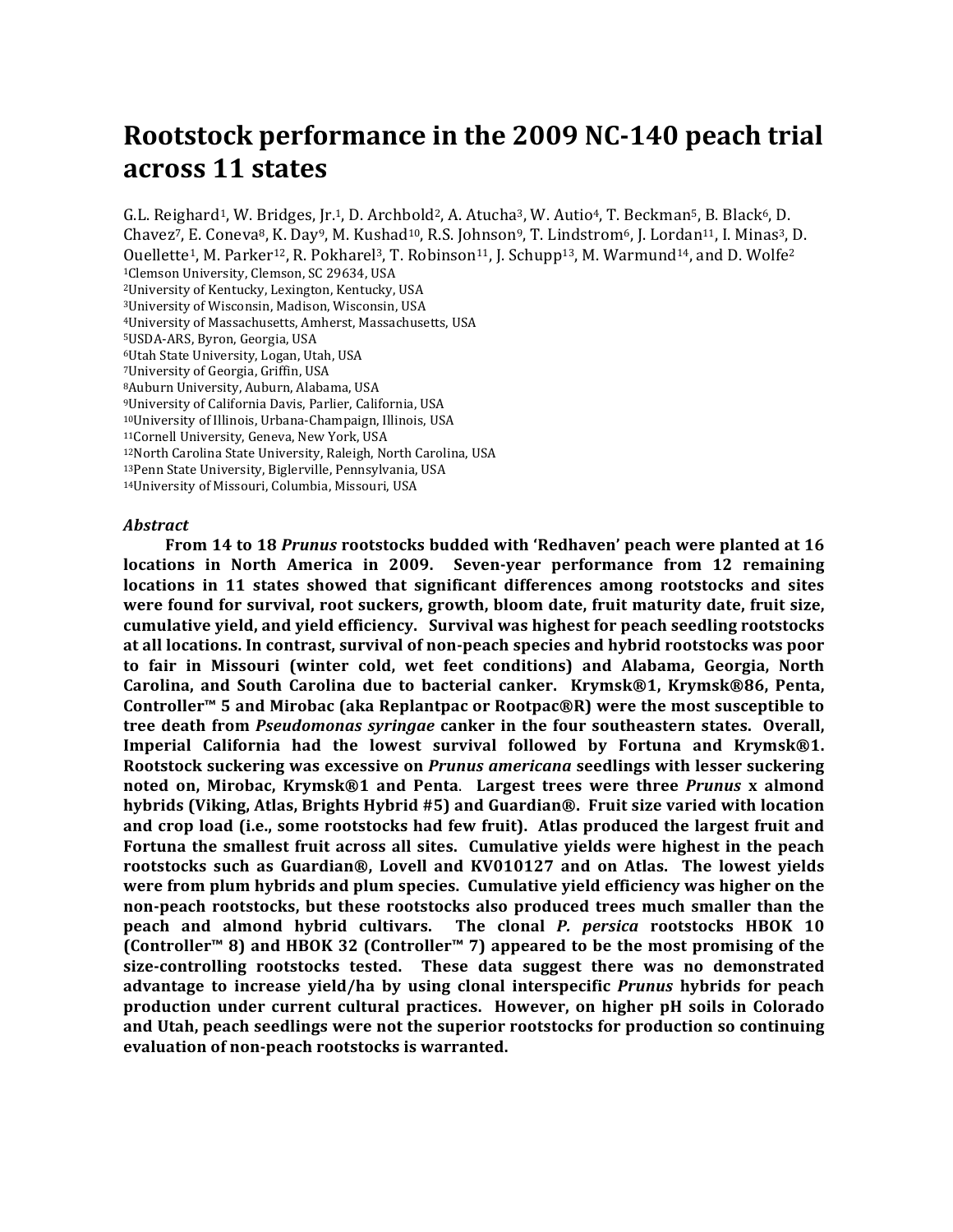**Keywords:** Prunus persica L., interspecific hybrids, plum, almond, Pseudomonas syringae

#### **INTRODUCTION**

*Prunus* interspecific hybrids and plum species have replaced peach [*P. persica* (L.) Batsch] as preferred rootstocks for peach cultivars in Europe and are becoming more important in some areas of North America. Peach is partially to completely graft compatible with several species within its taxonomic Section *Euamygdalus* Schne *Microcerasus*. When breeding new rootstocks for peach from intra- and interspecific crosses, field-testing of budded peach scion cultivars to ascertain good graft compatibility for tree nutrition, growth, fruit quality and survival under normal orchard conditions is the step before commercialization (Zarrouk et al., 2006; Reighard and Loreti, 2008). In addition, adaptation or tolerance to different soils, climates, pests and diseases are also important.

Peach has been budded with many species from Section *Euprunus*. Compatibility has been good with some rootstock selections from *P. insititia* L. (damson plums), *P. spinosa* L. (sloe plum), P. domestica L. (European plum), P. salicina Lindl. (Japanese plums), and P. cerasifera Ehrh. (myrobalan or cherry plum). Myrobalan plums are often more compatible when they are first hybridized with other plums. The best examples are some commercially available selections of *P. americana* Marshall and *P. pumila* L. (Pumiselect®) that are partially to very compatible with peach cultivars, but tend to be dwarfing.

The objective of this study was to evaluate the compatibility and performance of new *Prunus* rootstocks for peach budded to 'Redhaven' across peach growing regions in North America. 

## **MATERIALS AND METHODS**

#### **Rootstocks**

'Redhaven' peach was grafted to a total of 18 rootstocks represented in 16 replicated orchard trials across the USA (13 states) and in Mexico (Chihuahua). These trials were planted in 2009 in the following states: Alabama, California, Colorado, Georgia, Illinois, Kentucky, Massachusetts, Missouri, New York (2 sites), North Carolina, Pennsylvania, South Carolina and Utah (2 sites). No initial data were provided by Mexico and one New York location. Data was discontinued from California and Illinois in 2013. The rootstock cultivars included 7 interspecific *Prunus* hybrids and 3 *Prunus* species with semi-dwarfing rootstocks considered to be 70-90% and dwarfing rootstocks <70% of Lovell in trunk cross-sectional area (Table 1).

#### **Data Collected and Analyses**

Each trial was planted as a randomized block design with 8 replicates of single-tree plots of each rootstock. Some rootstocks such as Tetra, Imperial California and Fortuna were only planted at a few sites. Orchards received standard cultural practices for each location and were irrigated. Annual survival, tree circumference (TC), calculated trunk cross-sectional area (TCSA), root sucker counts, 90% bloom date, 10% maturity date, yield, calculated yield efficiency and mean fruit weight were recorded. Analyses of variance (ANOVA) were used to detect differences among rootstock means and locations using PROC GLM and SAS macro PDMIX612 (SAS, Cary, NC). When a significant difference was detected among rootstock or location means, means were separated by Tukey's Studentized Range (HSD) test,  $P \le 0.05$ .

#### **RESULTS AND DISCUSSION**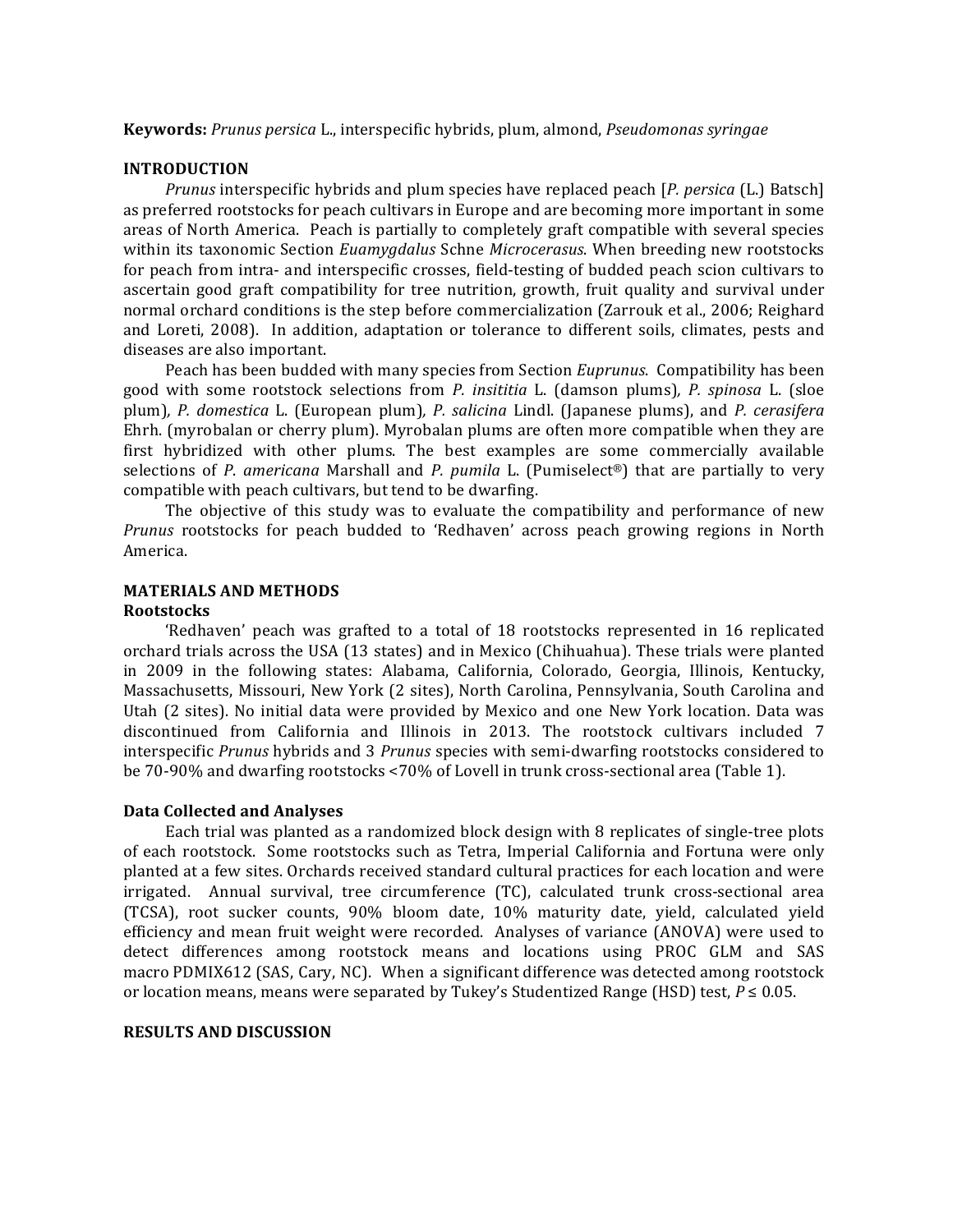Percent survival, TCSA, or TC for 'Redhaven' on each rootstock are given in Table 2. Rootstocks with poor or below average survival and associated observations were Imperial California (bacterial canker), Fortuna (graft incompatibility), Tetra (unknown), and Krymsk®1 (bacterial canker). All other rootstocks had scion survival rates of 72 to 95% for those planted at multiple sites. Survival was lowest in North Carolina, Georgia and Alabama all primarily due to bacterial canker, and Missouri (waterlogging, windthrow) (Table 3).

Tree growth was significantly influenced by rootstock and location (Tables 2 and 3). Atlas, BH-5, Viking, Guardian® and Krymsk®86 were the most vigorous rootstocks (i.e., vs. TCSA of Lovell). HBOK 10, HBOK 32, and Penta were semi-dwarfing rootstocks, and Krymsk®1, *P.* americana, Fortuna and Controller™5 were the most dwarfing. The largest trees were in South Carolina and Alabama; whereas the smallest trees were in Colorado and one trial in Utah, where both sites had high pH soils. P. americana produced significantly more root suckers (data not shown).

Bloom date was only recorded at half the locations (Table 3), but was affected little  $\leq 3$ days) by rootstock (data not shown). As expected, however, bloom dates were significantly different between locations, ranging from 24 to 64 day differences within years (only 5-yr mean in Table 3) and as much as 35 days (data not shown) between years for New York.

Rootstock cultivar significantly influenced cumulative yields and fruit weight (Table 4). Vigorous rootstocks had high yields and low vigor rootstocks had low yields. Not unexpected, the high vigor rootstocks such as Viking, BH-5, Replantpac $\circledR$  and Krymsk $\circledR$ 86 had lower cumulative yield efficiencies. Most semi-dwarf and dwarfing rootstocks had the highest cumulative yield efficiencies. However, not all of the less vigorous rootstocks with low mortality were yield efficient (e.g., Penta). Yields were also significantly different across locations (Table 5). South Carolina and Missouri had the highest cumulative yields. Colorado had the lowest vields partly due to cold damage and high pH soil. Cumulative vield efficiency was highest in South Carolina, North Carolina, Missouri and Utah, which were also statistically higher than the lowest ranking states of Alabama, Georgia, Colorado and Pennsylvania (Table 5).

Fruit weight was affected by both rootstock and location (Tables 4, 5). Vigorous rootstocks tended to produce fruit slightly larger than the other rootstocks (Table 4). Location had a very large effect on fruit size. South Carolina and one Utah site consistently produced the largest fruit (Table 5). New York and Georgia had the smallest fruit.

Excluding three plum rootstocks (Tetra, Imperial California and Fortuna) with limited representation, ripening date was advanced by some rootstocks as much as four days on average in some years when compared to Lovell (data not shown), which consistently has ripened fruit later than average in rootstock trials (Reighard, personal observation). Overall, maturity dates were significantly influenced by locations (Table 5) with Alabama, Georgia and South Carolina having the earliest maturity dates and New York and Massachusetts the latest. There was an average of a 49-day difference between the earliest and latest locations in 'Redhaven' ripening date.

#### **CONCLUSIONS**

Results from this study are still preliminary, but past NC-140 peach rootstock trials have shown rootstock productivity usually does not change much in ranking after three years of bearing (Reighard et al., 2004). However, in this study increasing tree mortality affected performance rankings such that field testing for disease resistance, especially in the southeastern U.S., should be completed first before releasing an untested rootstock commercially. Results for this trial also indicate that Fortuna was potentially incompatible with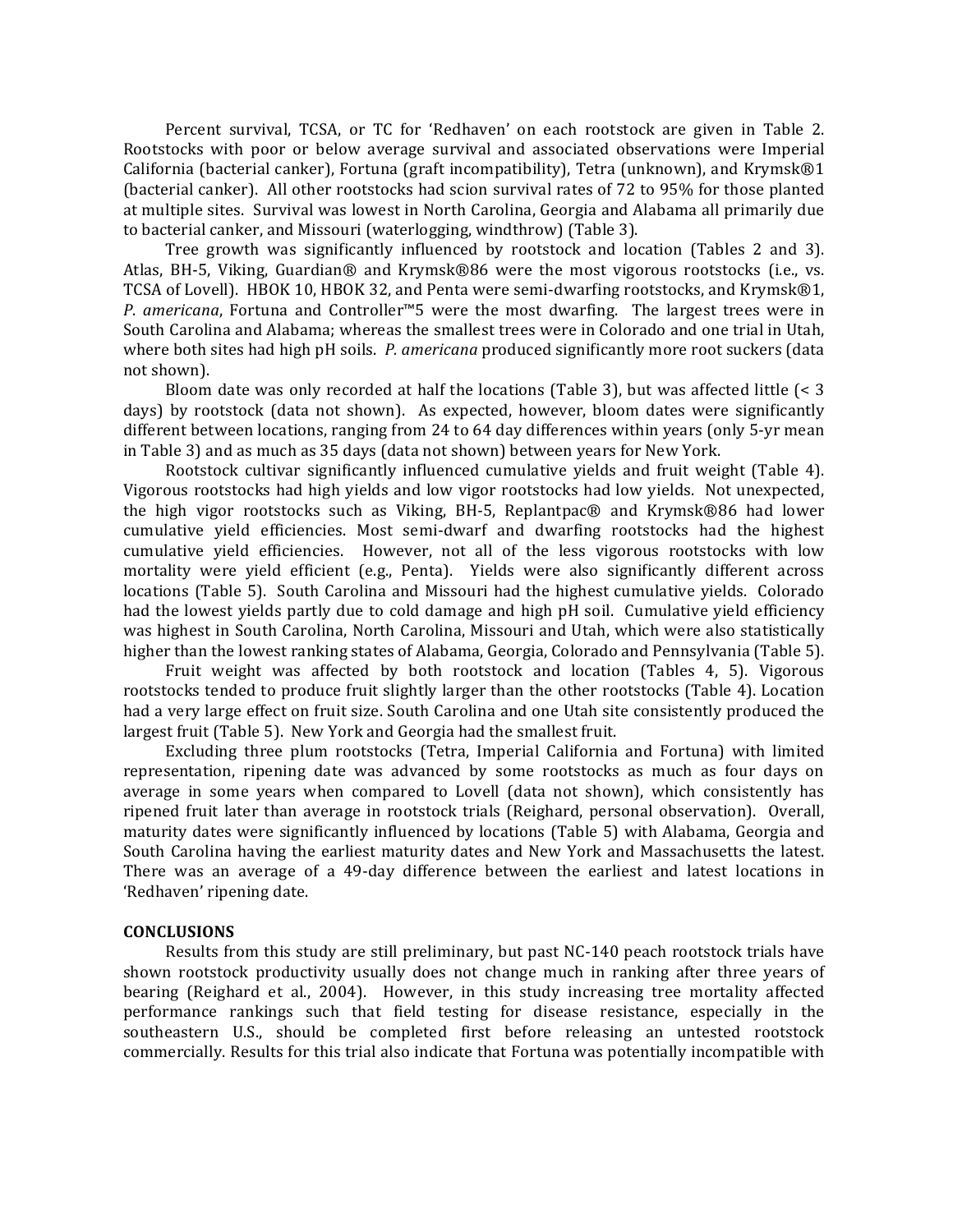peach, and Imperial California, Krymsk®1, and Replantpac® rootstocks were susceptible to bacterial canker at several locations.

### **ACKNOWLEDGEMENTS**

The authors thank the Musser Farm staff for field assistance and the International Fruit Tree Association and Fowler Nursery (Newcastle, California) for providing funding and trees, respectively. This paper is Technical Contribution No. 6566 of the Clemson University Agricultural Experiment Station and is based upon work supported by NIFA/USDA, under project number SC-1700465.

#### **Literature Cited**

- Reighard, G., Andersen, R., Anderson, J., Autio, W., Beckman, T., Baker, T., Belding, R. Brown, G., Byers, P. Cowgill, W., Deyton, D., Durner, E. Erb, A., Ferree, D., Gaus, A., Godin, R., Hayden, R., Hirst, P., Kadir, P., Kaps, M., Larsen, H., Lindstrom, T., Miles, N., Morrison, F., Myers, S., Ouellette, D., Rom, C., Shane, W. Taylor, B., Taylor, K., Walsh, C. and Warmund, M. 2004. Growth and yield of Redhaven peach on 19 rootstocks at 20 North American locations. J. Amer. Pomol. Soc. 58(4):174-202.
- Reighard, G.L. and Loreti, F. 2008. Rootstock development. In: Layne, D.R. and D. Bassi (Eds.) The Peach: Botany, Production and Uses. CAB International, Wallingford, U.K., pp. 193-220.

Zarrouk, O., Aparicio, J., Gogorcena, Y. and Moreno, M.A. 2006. Graft compatibility for new peach rootstocks in nursery. Acta Hort. 713:327-329.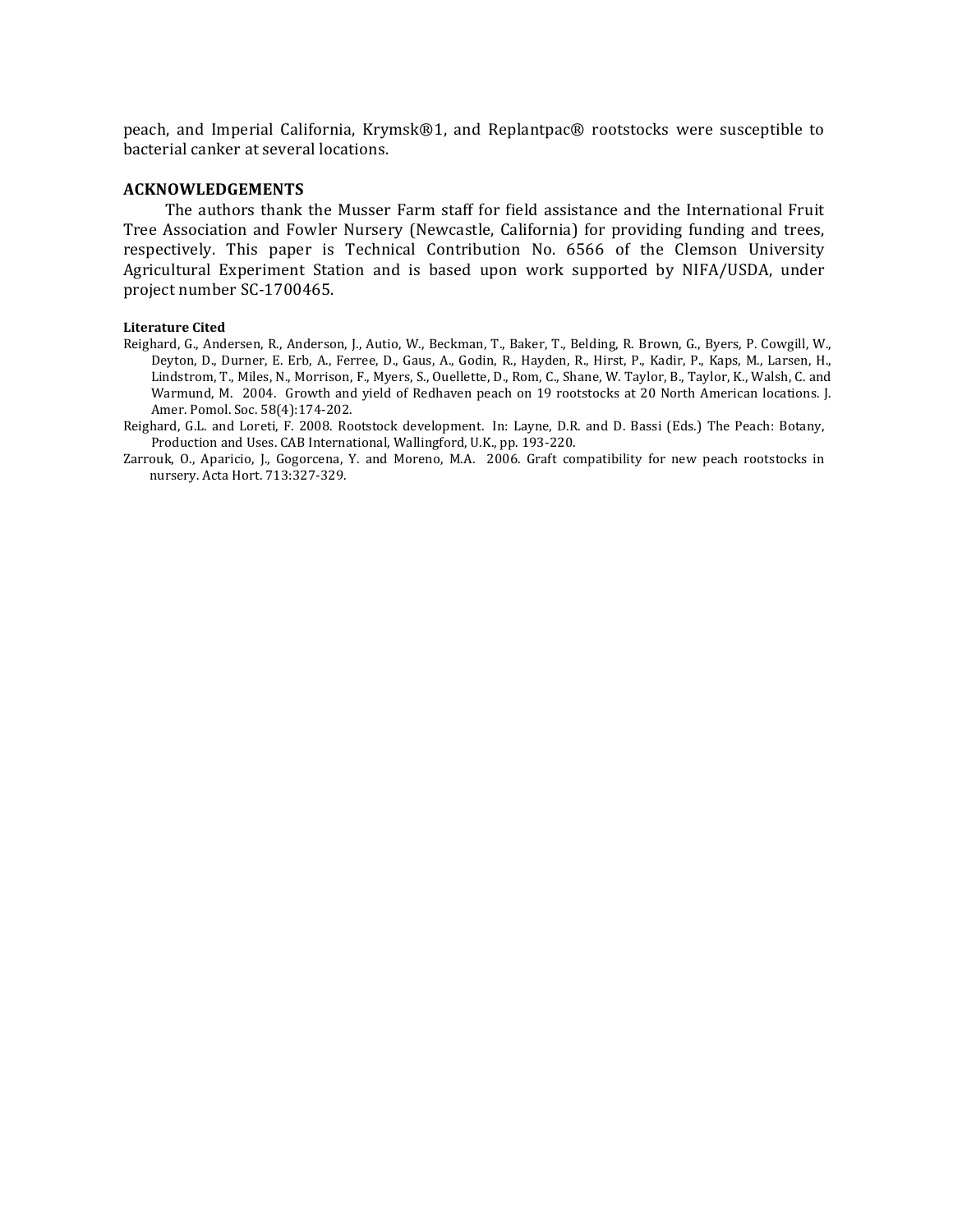# **Tables**

| <b>Rootstock Cultivar</b>           | Country<br>Origin | <b>Species</b>                                                                                           | Tree vigor<br>(% of Lovell) |
|-------------------------------------|-------------------|----------------------------------------------------------------------------------------------------------|-----------------------------|
| Lovell                              | U.S.A.            | Prunus persica                                                                                           | 100                         |
| Guardian®                           | U.S.A.            | P. persica                                                                                               | 110                         |
| KV 10123                            | U.S.A.            | P. persica                                                                                               | 100                         |
| KV 10127                            | U.S.A.            | P. persica                                                                                               | 100                         |
| Controller™ 8 (HBOK 10)             | U.S.A.            | P. persica                                                                                               | 90                          |
| Controller <sup>™</sup> 7 (HBOK 32) | U.S.A.            | P. persica                                                                                               | 80                          |
| BH-5 (Bright's Hybrid #5)           | U.S.A.            | P. dulcis x P. persica                                                                                   | 110                         |
| Prunus americana                    | U.S.A.            | P. americana                                                                                             | 60                          |
| Empyrean <sup>®</sup> 2 (Penta)     | Italy             | P. domestica                                                                                             | 80                          |
| Empyrean <sup>®</sup> 3 (Tetra)     | Italy             | P. domestica                                                                                             | 70                          |
| Imperial California                 | Italy             | P. domestica                                                                                             | 70                          |
| Replantpac® (Mirobac)               | Spain             | P. cerasifera x P. dulcis                                                                                | 110                         |
| Fortuna                             | Russia            | P. cerasifera x P. persica                                                                               | 70                          |
| Krymsk® 86                          | Russia            | P. cerasifera x P. persica                                                                               | 110                         |
| Krymsk® 1                           | Russia            | P. tomentosa x P. cerasifera                                                                             | 50                          |
| Controller <sup>™</sup> 5           | U.S.A.            | P. salicina x P. persica                                                                                 | 60                          |
| Viking                              | U.S.A.            | P. persica x (P. dulcis x (P. cerasifera x P.<br>mume))<br>P. persica x (P. dulcis x (P. cerasifera x P. | 110                         |
| Atlas                               | U.S.A.            | mume))                                                                                                   | 120                         |

Table 1. Rootstock cultivars in the 2009 NC-140 trial and their species composition.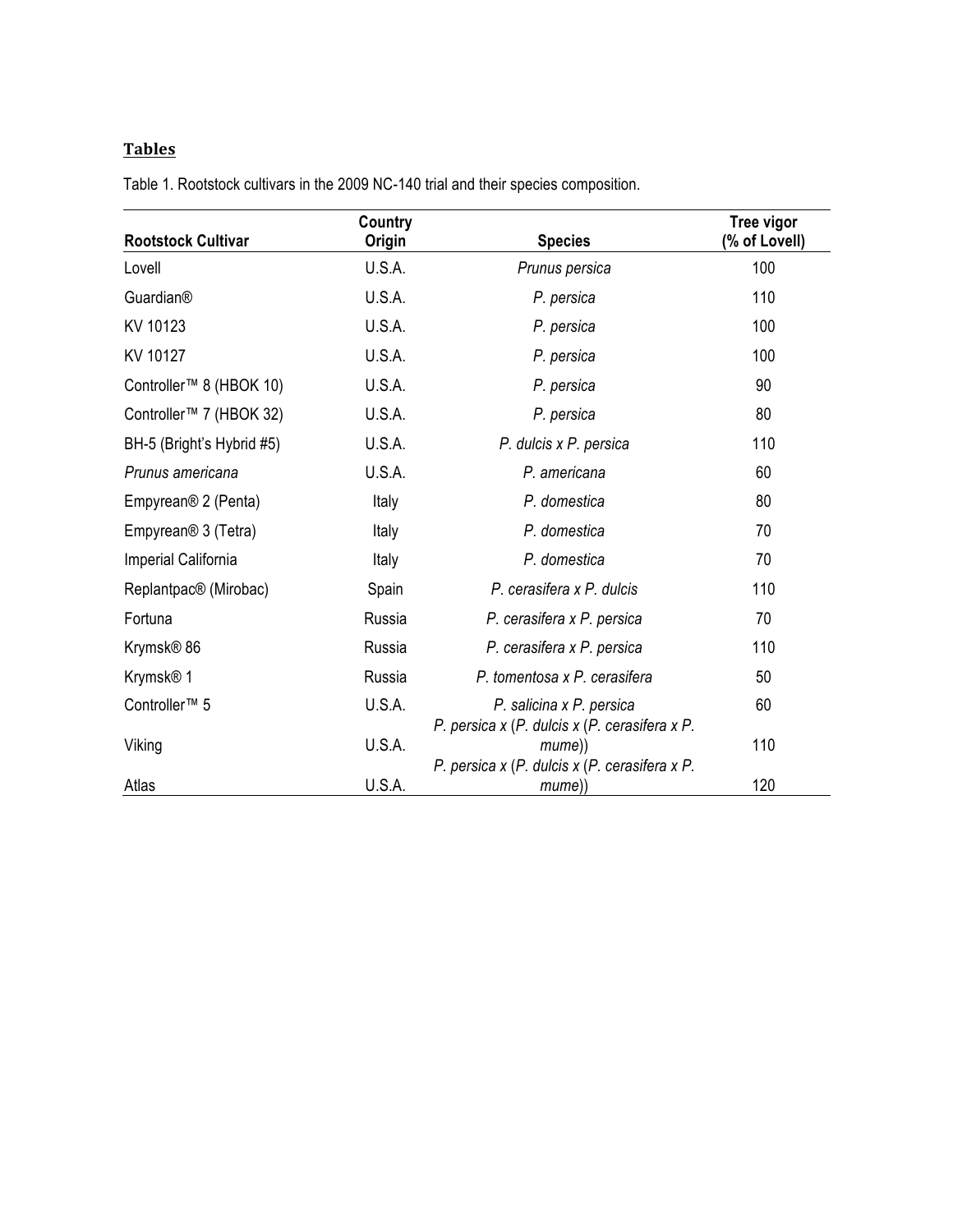| Table 2. Mean survival, TCSA, and circumference of Redhaven on each rootstock across locations. <sup>2</sup> |                                               |    |                                                |       |                                                       |    |                                |     |  |
|--------------------------------------------------------------------------------------------------------------|-----------------------------------------------|----|------------------------------------------------|-------|-------------------------------------------------------|----|--------------------------------|-----|--|
| Rootstock cultivar                                                                                           | <b>Survival</b><br>$(\%)$<br><b>Fall 2013</b> |    | <b>Survival</b><br>$(\% )$<br><b>Fall 2015</b> |       | <b>TCSA</b><br>(cm <sup>2</sup> )<br><b>Fall 2013</b> |    | TC<br>(cm)<br><b>Fall 2015</b> |     |  |
| Viking                                                                                                       | 86                                            | ab | 75                                             | cde   | 125                                                   | ab | 46                             | ab  |  |
| Atlas                                                                                                        | 86                                            | ab | 75                                             | cde   | 127                                                   | ab | 47                             | a   |  |
| <b>BH-5</b>                                                                                                  | 83                                            | ab | 72                                             | de    | 131                                                   | a  | 47                             | a   |  |
| Replantpac® (Mirobac)                                                                                        | 88                                            | ab | 82                                             | $a-e$ | 114                                                   | bc | 44                             | a-d |  |
| Guardian®                                                                                                    | 95                                            | a  | 95                                             | a     | 128                                                   | a  | 47                             | a   |  |
| Lovell                                                                                                       | 96                                            | a  | 93                                             | abc   | 123                                                   | ab | 45                             | abc |  |
| KV010123                                                                                                     | 93                                            | a  | 94                                             | a     | 107                                                   | C  | 42                             | cd  |  |
| KV010127                                                                                                     | 93                                            | a  | 92                                             | abc   | 114                                                   | bc | 44                             | de  |  |
| Krymsk®86 (Kuban 86)                                                                                         | 92                                            | ab | 83                                             | a-d   | 122                                                   | ab | 46                             | abc |  |
| Empyrean <sup>®2</sup> (Penta)                                                                               | 80                                            | ab | 72                                             | def   | 93                                                    | d  | 40                             | ef  |  |
| Empyrean <sup>®</sup> 3 (Tetra)                                                                              | 91                                            | ab | 24                                             | h     | 54                                                    | ef | 33                             | hi  |  |
| Imperial California                                                                                          | 43                                            | C  | 25                                             | h     | 97                                                    | cd | 44                             | a-d |  |
| Controller 8 (HBOK 10)                                                                                       | 94                                            | a  | 91                                             | abc   | 85                                                    | de | 38                             | fg  |  |
| Controller 7 (HBOK 32)                                                                                       | 85                                            | ab | 76                                             | b-е   | 88                                                    | de | 39                             | fg  |  |
| Prunus americana                                                                                             | 83                                            | ab | 75                                             | cde   | 67                                                    | e  | 34                             | h   |  |
| Fortuna                                                                                                      | 71                                            | b  | 58                                             | efg   | 72                                                    | de | 35                             | gh  |  |
| Krymsk®1 (VVA-1)                                                                                             | 75                                            | b  | 52                                             | g     | 49                                                    | f  | 30                             |     |  |
| Controller <sup>™</sup> 5 (K146-43)                                                                          | 82                                            | ab | 76                                             | b-e   | 61                                                    | ef | 34                             | h   |  |

z LS means separation within columns by Tukey's Studentized Range Test (*P*≤0.05)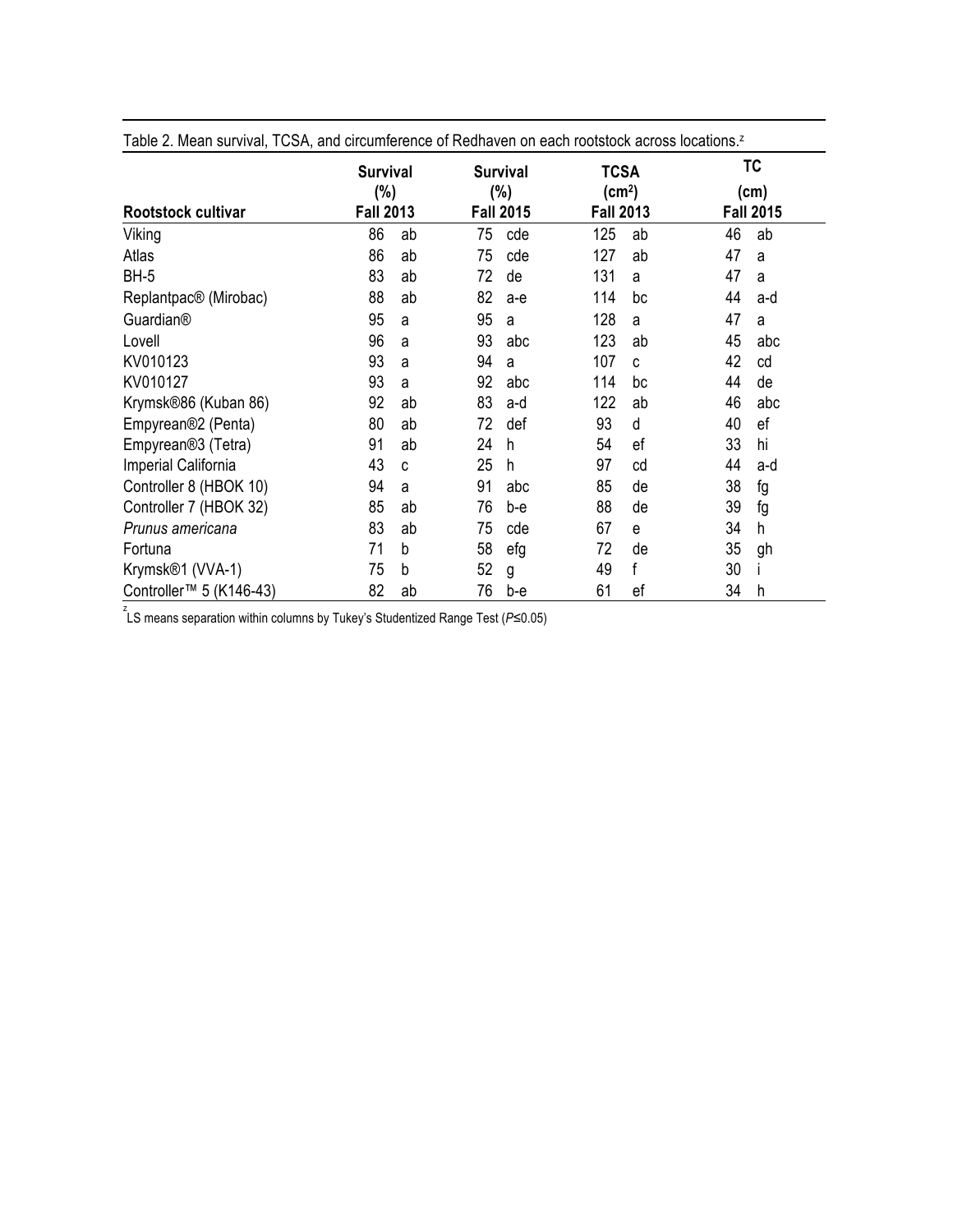|                      | <b>Survival</b><br>$(\%)$ | Survival (%)     |              | TCSA (cm <sup>-</sup> ) | Trunk Circum. (TC)<br>(cm) |              | <b>Full bloom</b><br>(Julian date) |           |  |
|----------------------|---------------------------|------------------|--------------|-------------------------|----------------------------|--------------|------------------------------------|-----------|--|
| Location             | <b>Fall 2013</b>          | <b>Fall 2015</b> |              | <b>Fall 2013</b>        | <b>Fall 2015</b>           |              |                                    | 2011-2015 |  |
| New York-Geneva      | 82                        | 84               | a            | 134                     | 47.7                       | bc           | 118.4 a                            |           |  |
| Kentucky             | 91                        | 78               | abc          | 89                      | 38.0                       | $\mathsf{f}$ | 91.4 c                             |           |  |
| North Carolina       | 71                        | 61               | cd           | 72                      | 30.5                       | g            | 83.7                               | e         |  |
| Alabama              | 82                        | 38               | $\mathbf{e}$ | 140                     | 52.2                       | a            | 80.0                               | f         |  |
| South Carolina       | 93                        | 74               | a-d          | 135                     | 50.6                       | ab           | 78.0                               | h.        |  |
| California           | 97                        |                  |              | 156                     |                            |              |                                    |           |  |
| Georgia              | 88                        | 62               | bcd          | 113                     | 45.0                       | cde          | 79.1                               | g         |  |
| <b>Massachusetts</b> | 98                        | 91               | a            | 111                     | 42.0                       | e e          |                                    |           |  |
| Utah-Kaysville       | 95                        | 90               | a            | 83                      | 37.8 f                     |              |                                    |           |  |
| Utah-South Shore     | 86                        | 78               | abc          | 44                      | 26.7                       | h            |                                    |           |  |
| Colorado             | 85                        | 78               | abc          | 38                      | 26.1                       | h            | 88.0                               | d         |  |
| Pennsylvania         | 85                        | 79               | ab           | 105                     | 43.8                       | de           |                                    |           |  |
| <b>Illinois</b>      | 83                        |                  |              | 102                     |                            |              |                                    |           |  |
| Missouri             | 66                        | 58               | d            | 122                     | 47.5                       | bcd          | 96.6                               | b         |  |

Table 3. Mean survival, TCSA, TC and bloom date of Redhaven at each location.<sup>z</sup>

z LS means separation within columns by Tukey's Studentized Range Test (*P*≤0.05).

Missing data were not recorded for that location.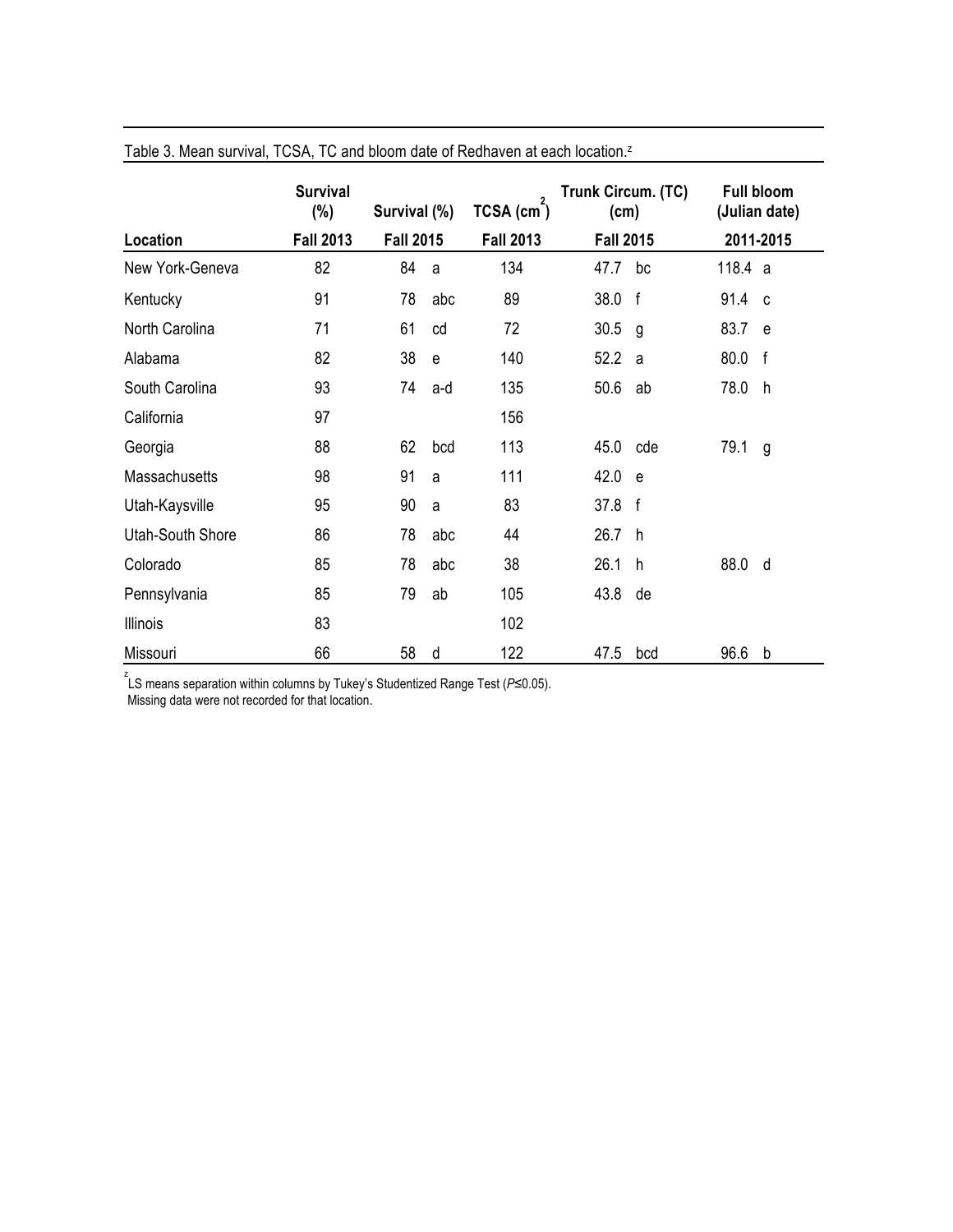|                                 |          | Tree canopy          |          |                      | <b>Mean</b>                   |              | <b>Cumulative</b>                  |     | <b>Cumulative</b>                   |     |            | <b>Cumulative</b>                     |  |
|---------------------------------|----------|----------------------|----------|----------------------|-------------------------------|--------------|------------------------------------|-----|-------------------------------------|-----|------------|---------------------------------------|--|
|                                 |          | Width<br>(m)<br>2013 |          | <b>Height</b><br>(m) | fruit wt. <sup>y</sup><br>(g) |              | yield (kg/tree)<br>(live+dead) $x$ |     | yield (kg/tree)<br>(live trees) $w$ |     |            | vield effic.<br>(kg/cm <sup>2</sup> ) |  |
| Rootstock cultivar              |          |                      |          | 2013                 |                               | 2011-2015    | 2010-2015                          |     | 2011-2015                           |     |            | (2011-2015)                           |  |
| Viking                          | 4.39     | abc                  | 3.39a    |                      | 173                           | a-d          | 115.4                              | bc  | 145.9                               | abc | 0.86 cd    |                                       |  |
| Atlas                           | 4.57     | ab                   | 3.44a    |                      | 180                           | a            | 120.6                              | abc | 156.0                               | a   | $0.92$ a-d |                                       |  |
| <b>BH-5</b>                     | 4.62 a   |                      | 3.40 a   |                      | 178                           | ab           | 96.8                               | cd  | 134.2                               | cde | 0.77 d     |                                       |  |
| Replantpac                      | 4.14     | cd                   | 3.16     | ab                   | 170                           | b-e          | 120.0                              | abc | 136.4                               | bcd | 0.88       | bcd                                   |  |
| Guardian®                       | 4.44     | abc                  | 3.30a    |                      | 176                           | abc          | 147.5                              | a   | 155.5                               | a   | 0.91 bcd   |                                       |  |
| Lovell                          | 4.24     | bcd                  | 3.28a    |                      | 169                           | cde          | 144.0                              | ab  | 154.9                               | ab  | $0.96$ abc |                                       |  |
| KV010123                        | 4.23     | bcd                  | 3.18 ab  |                      | 173                           | a-d          | 133.3                              | ab  | 142.5                               | a-d | 0.97 abc   |                                       |  |
| KV010127                        | 4.29     | abc                  | 3.25 a   |                      | 169                           | cde          | 137.3                              | ab  | 153.2                               | abc | $0.97$ abc |                                       |  |
| Krymsk <sup>®</sup> 86          | 4.12     | cd                   | 3.27 a   |                      | 171                           | bcd          | 122.1                              | abc | 136.4                               | bcd | $0.81$ d   |                                       |  |
| Empyrean®2 (Penta)              | 3.89     | de                   | 3.13 ab  |                      | 174                           | a-d          | 81.6                               | d   | 112.5                               | fg  | 0.86 ef    |                                       |  |
| Empyrean <sup>®</sup> 3 (Tetra) | 3.33     | efg                  | 3.02 abc |                      | 179                           | a            | 12.4                               | e   | 102.2                               | fg  | 0.52 de    |                                       |  |
| Imperial California             | 3.70     | de                   | 3.10     | ab                   | 165                           | de           | 22.0                               | e   | 60.4                                | j   | 0.66 de    |                                       |  |
| Controller <sup>™</sup> 8       | 3.82     | de                   | 2.97 bc  |                      | 170                           | b-e          | 103.8                              | cd  | 116.4                               | ef  | $1.00$ abc |                                       |  |
| Controller <sup>™</sup> 7       | 3.85     | de                   | 3.11     | ab                   | 162                           | $\mathbf e$  | 96.5                               | cd  | 123.4                               | def | $1.03$ ab  |                                       |  |
| Prunus americana                | 3.37     | ef                   | 2.70 cd  |                      | 169                           | cde          | 76.7                               | d   | 104.2                               | fg  | 1.06 a     |                                       |  |
| Fortuna                         | 2.70     | g                    | 2.48     | de                   | 149                           | $\mathsf{f}$ | 26.1                               | e   | 59.6                                | j   | 0.52 e     |                                       |  |
| Krymsk <sup>®</sup> 1           | 2.97     | fg                   | 2.42 e   |                      | 171                           | b-e          | 46.2                               | e   | 76.8                                | ij  | 1.07 a     |                                       |  |
| Controller <sup>™</sup> 5       | $3.68$ e |                      | 2.71 cd  |                      | 168                           | cde          | 76.5                               | d   | 94.4                                | hi  | $1.02$ ab  |                                       |  |

Table 4. Mean canopy size, fruit weight, yield and cumulative yield efficiency of Redhaven on each rootstock across locations.<sup>z</sup>

z LS means separation within columns by Tukey's Studentized Range Test (*P*≤0.05).

<sup>y</sup> Twenty fruit were randomly collected to determine average fruit weights.

x Includes data from trees that died before Fall 2015.

W Includes data only from trees alive in Fall 2015.